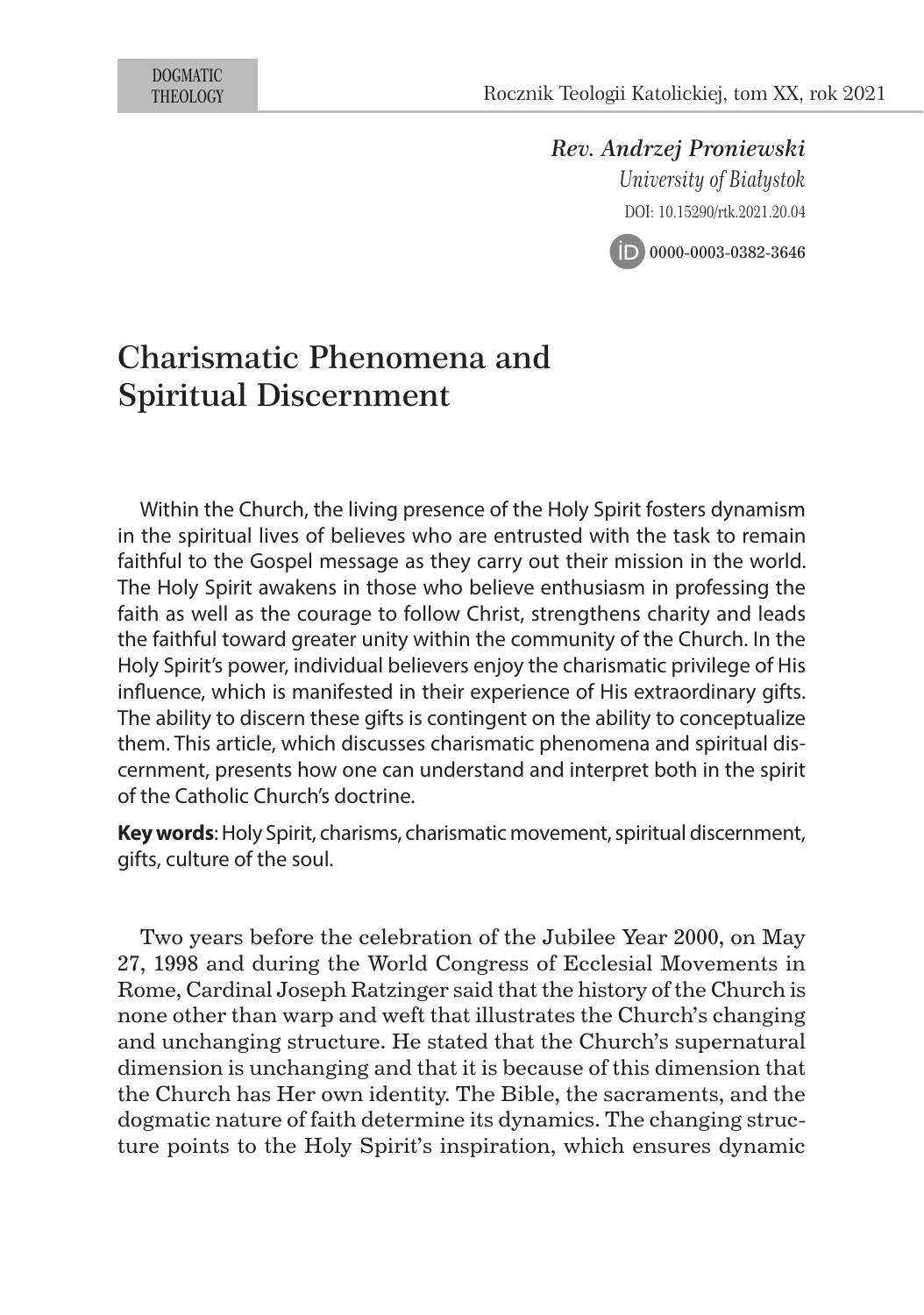change in the natural dimension and provides color and newness. $1$ Like a stormy sea, the Church forms its image through the experience of its vitality and activity. Cardinal Ratzinger distinguishes five waves that have created a movement within the Church. The first wave is the monastic missionary movement, which brought the Catholic faith to Europe. The second wave is the medieval monastic reform that took place at Cluny and contributed to monastic communities' liberation from feudal dependence. The third movement took place in the thirteenth century through the activity of St. Francis of Assisi, St. Dominic Guzman, and the communities that they founded. The fourth wave occurred with the Jesuits who, along with the Dominicans and Franciscans, evangelized Asia and Africa while the Americas were being discovered. The fifth wave took place during the nineteenth century as many new female congregations that ran hospitals, care homes, and orphanages and cared for the poor and suffering were founded. The Living Rosary founded by Pauline Marie Jaricot is included in this wave.<sup>2</sup>

In the contemporary Church, a certain phenomenon has been taking place with the founding of movements, communities, and associations. At the end of World War II, movements such as Focolare in Italy, the Flame of Love (among others) in France, the Neocatechumenal Way and Cursillo in Spain,<sup>3</sup> Light and Life in Poland, and the Charismatic Movement in the United  $\rm States^4$  were founded. This article discusses the latter. Two distinct movements have arisen in the Church. The first is called the Pentecostal Movement. This movement began during the nineteenth and twentieth centuries in the United States within the Protestant community, specifically Methodism, in the Holiness Movement.<sup>5</sup> The second pentecostal movement is known as the Charismatic Renewal or Charismatic Movement within the Catholic

Dogmatic Theology

<sup>1</sup> See J. Ratzinger, "Ruchy kościelne i ich teologiczne miejsce," *Communio* 19, no. 6 (1999): 89-91. This is a conference given by Cardinal Joseph Ratzinger during the World Congress of Ecclesial Movements in Rome on May 27, 1998 in anticipation of the celebration of the Jubilee Year 2000.

<sup>2</sup> See A. Siemieniewski, M. Kiwka, *Na fundamencie apostołów i proroków* (Wrocław: 2018), 83-88; G. Bachanek, "Ruchy kościelne w perspektywie teologicznej Josepha Ratzingera," *Warszawskie Studia Teologiczne* 1 (2010): 282.

<sup>3</sup> See A. Scherk, *Potężny strumień łaski* (Cieszyn: 2019), 24.

<sup>4</sup> See B. Dembowski, "Stolica Apostolska wobec Odnowy w Duchu Świętym i innych nowych ruchów kościelnych," in *Ad imaginem Tuam t. II*, ed. W. Irek (Wrocław: 2012), 7.

<sup>5</sup> See S. Płusa, "Pentakostalizm czy odnowa charyzmatyczna Kościoła?" in *Kwestie dyskutowane w teologii dzisiaj*, ed. M. Jagodziński (Radom: 2017), 274.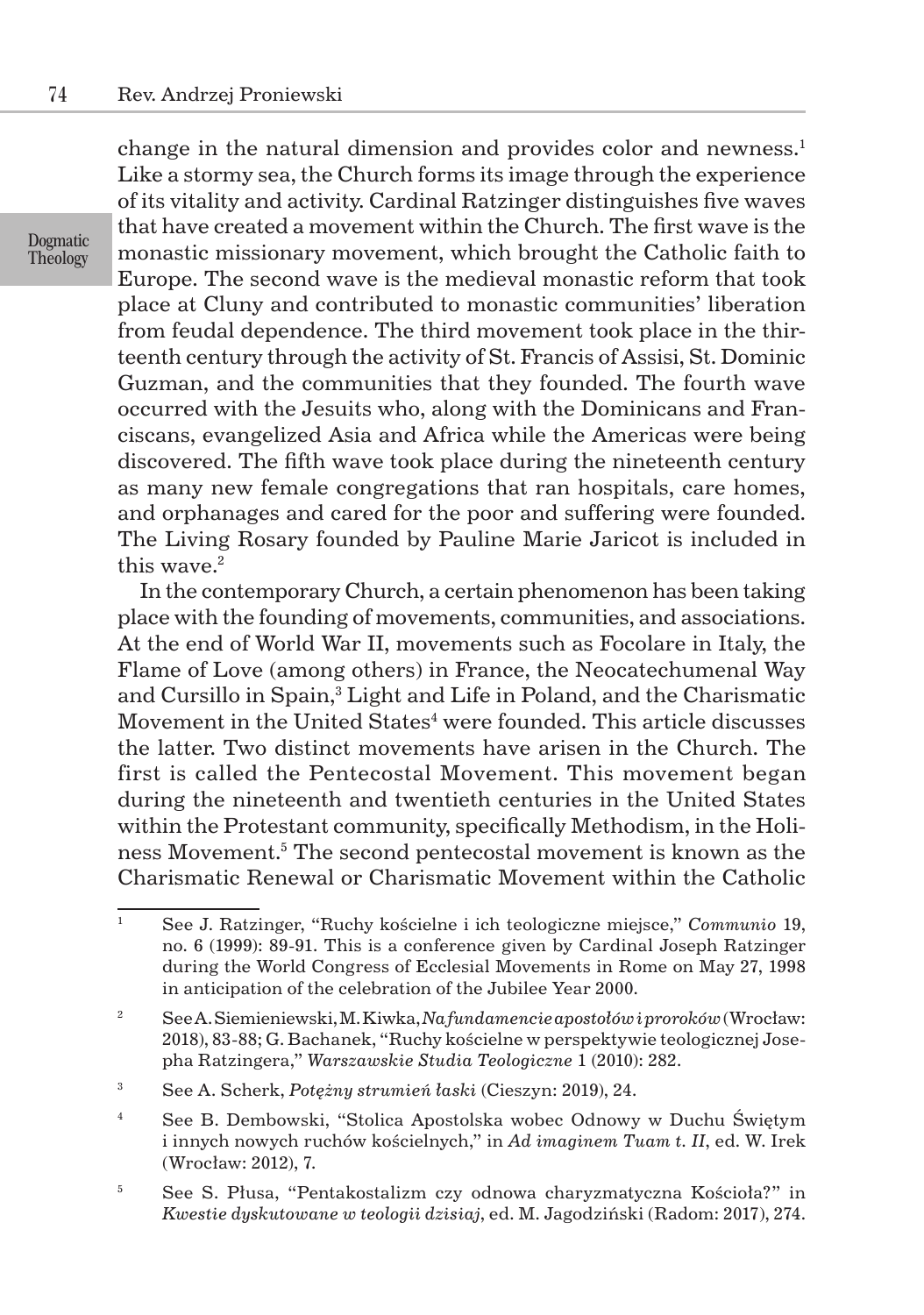fervent than before, around Mary the Mother of Jesus, and under the  $\frac{1}{\rm Theology}$ Church. The purpose for this movement can be found in the prayer that Pope John XXIII recited on the vigil of the opening of the Second Vatican Council: "Renew in our days your miracles as of a second Pentecost; and grant that Holy Church, reunited in our prayer, more leadership of Peter, may extend the kingdom of the divine Savior, a kingdom of truth, justice, love and peace. Amen."<sup>6</sup> This council marked the beginning of many changes that took place within the Church thanks to the work of numerous theologians and pastors.<sup>7</sup> The conciliar work also pertained to charisms within the Church. The Constitution *Lumen Gentium* states that charisms are useful and appropriate and should be received with gratitude.<sup>8</sup> This seems all the more valuable because the topic of charisms has been included in the context of the Church's constitution, $\delta$  as if to suggest that they have moved from hagiography to ecclesiology.<sup>10</sup>

## The History of the Charismatic Movement in the Catholic Church

Some believe that the Second Vatican Council's prerogatives were fundamental to the initiation of the Charismatic Movement, even though it did not exist as such and there was no sociological basis for it when the council took place. Others think that these very facts are a sign that the movement itself began because of the Holy Spirit's assistance.11

The Charismatic Movement began in the United States in Pittsburg, Pennsylvania in 1965<sup>12</sup> or 1967.<sup>13</sup> At that time, a group of Catholic students and professors at the Catholic University of Duquesne participated in pentecostal prayer meetings where they experienced a

<sup>11</sup> See B. Dembowski, "Stolica Apostolska wobec Odnowy w Duchu Świętym i innych nowych ruchów kościelnych," in *Ad imaginem Tuam t.* II, ed. W. Irka (Wrocław: 2012), 9.

Dogmatic

<sup>6</sup> John XXIII, *Humanae Salutis* (Citta del Vaticano: Libreria Vaticana), sec. 23.

 $7^7$  See E. Garin, "Odnowa charyzmatyczna i nowe wspólnoty: rzeczywistość profetyczna," in *Duch Odnowiciel*, ed. L. Balter (Poznań: 1998), 283.

<sup>8</sup> Sec. 12.

<sup>9</sup> See E. Garin, "Odnowa charyzmatyczna," 283.

<sup>10</sup> See R. Cantalamessa, *Pieśń Ducha Świętego. Rozważania na temat Veni Creator* (Warszawa: 2003), 229.

<sup>12</sup> See S. Falvo, *Przebudzenie charyzmatów* (Łódź: 2015), 58.

<sup>13</sup> See B. Dembowski, "Stolica Apostolska *...*," 9.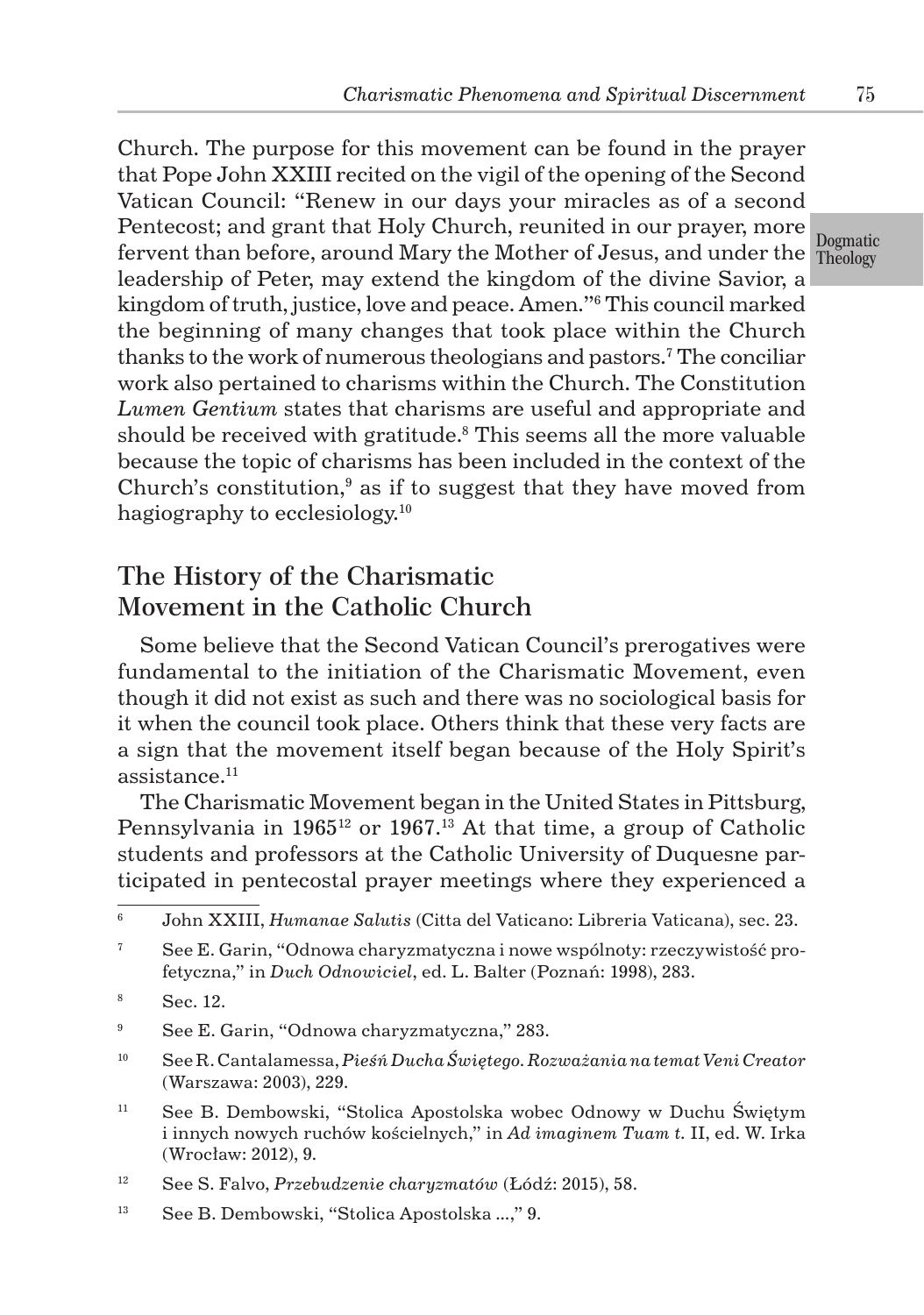Dogmatic **Theology** 

great revival of faith. Their experience, however, did not lead them to conclude that they should leave the Roman Catholic Church. The movement grew. Every year conventions were organized, which increasingly more people attended. For example, in 1968, more than 100 people participated. By 1971, 4,500 participants attended; in 1973, 22,000 participants came; and in 1974—25,000 people participated. The participants came from different countries.<sup>14</sup> The International Communications Office (ICO) for the movement, which published formational material, was established at the University of Notre Dame in South Bend, Indiana. Representatives of the Catholic Church's hierarchy generally reacted positively as the Renewal Movement spread and developed dynamically in many countries.<sup>15</sup>

Cardinal Leon-Joseph Suenes played an important role in the development of the Charismatic Movement. Through his initiative, the Second Vatican Council discussed the question of charisms. He was also responsible for drafting Section 12 of *Lumen Gentium* and Section 3 of *Apostolicam Actuositatem*. <sup>16</sup> In February 1973, Cardinal Suenes met with Pope Paul VI and informed him in detail about the Renewal Movement. In October of the same year, Pope Paul VI met with 120 movement leaders from 34 countries. The International Conference of Catholic Charismatic Renewal convened the following year, which signaled the pope's approbation of the movement.<sup>17</sup> Cardinal Suenens oversaw the theological side of the movement, publishing six documents from Malines, Belgium. In 1974, the first document was published, the theological consultants of which were, among others: Yves Congar, Rene Laurentin, and Joseph Ratzinger. Cardinal Suenens also traveled throughout the world and spoke about the phenomenon of the Charismatic Renewal Movement to the church hierarchs of different geographical regions.<sup>18</sup>

The development of charismatic congregations also swept throughout Europe. These communities arose, however, on the margins of parish life.<sup>19</sup> In Poland, Fr. Marian Piątkowski, Fr. Marian Bronisław Dembowski, Fr. Adam Schulz, Fr. Józef Kozłowski, and Fr. Andrzej Grefkowicz, among others, began Renewal in the Holy Spirit in 1975.

<sup>14</sup> See A. Scherk, *Potężny strumień łaski* (Cieszyn: 2019), 38-42.

<sup>15</sup> See B. Dembowski, "Stolica Apostolska *...*," 10.

<sup>16</sup> Ibid.

<sup>17</sup> See A. Scherk, *Potężny strumień łaski*, 145-151.

<sup>18</sup> See B. Dembowski, "Stolica Apostolska *...*," 10.

<sup>19</sup> See E. Garin, "Odnowa charyzmatyczna," 283.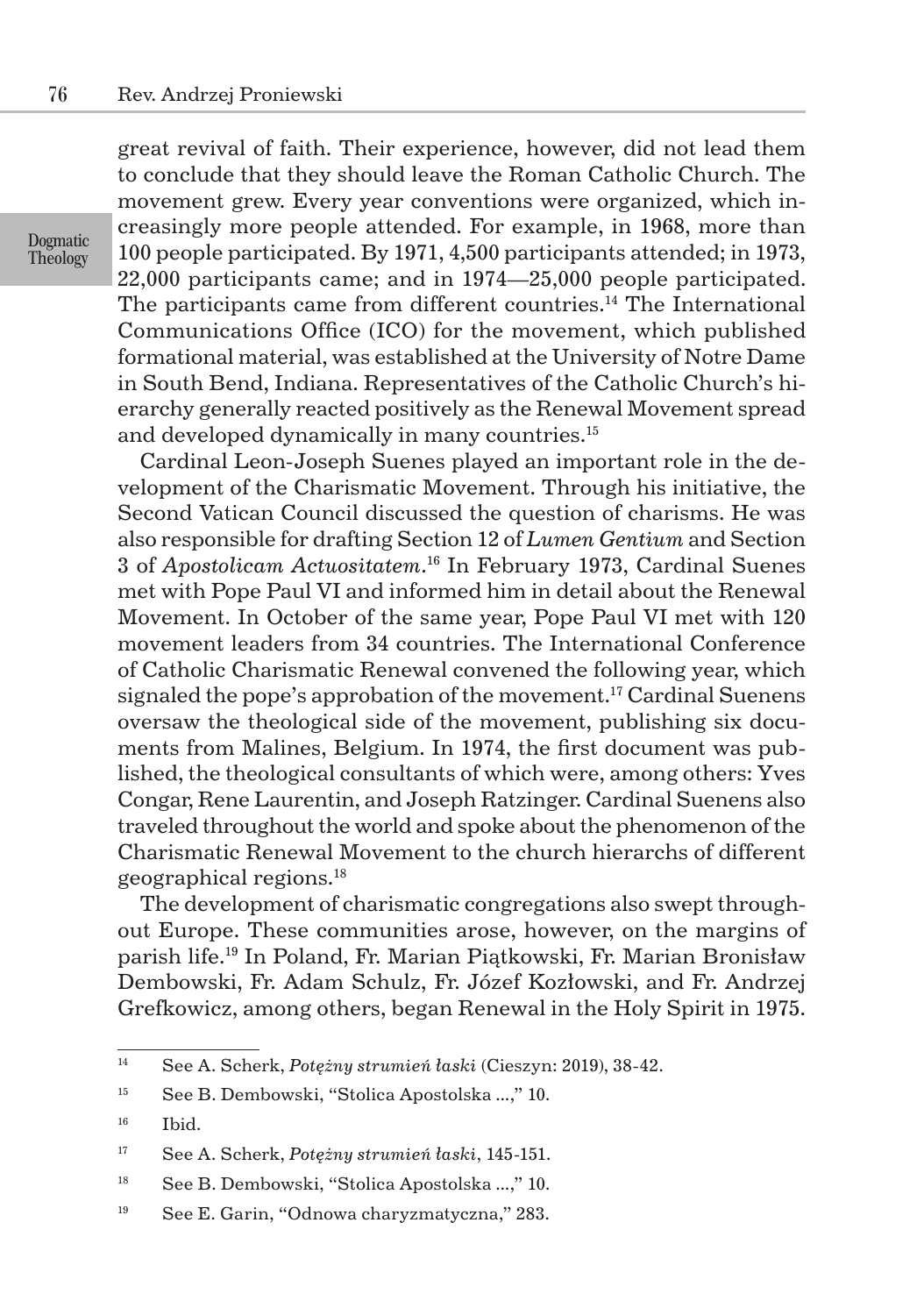The first gathering of the different Charismatic Renewal groups took place in Izabelin near Warsaw. In 1981, a coordination committee was chosen to serve all of the groups and represent the community before the episcopate.<sup>20</sup>

Dogmatic Theology

## Charisms in the Charismatic Renewal Movement

Is it possible to say that the Charismatic Movement seems to be characterized by the Holy Spirit's extraordinary presence? Cardinal Leon-Joseph Suenens wrote: "God does not love us with an ordinary love, from which He would make an exception sometimes through by making a gesture of extraordinary, overabundant love. No—extraordinary love is proper to God's essence: our God is the True God who loves people in a miraculous way."<sup>21</sup> Every action of God is supernatural; theology, however, speaks about the categories of "ordinary" and "extraordinary." Some people consider these categories a temptation because they are a measure determined not by God, but by man.<sup>22</sup>

Section 4 of *Lumen Gentium* states that the Holy Spirit equips and guides the Church "with hierarchical and charismatic gifts" that are bound together by a strict yet flexible bond.<sup>23</sup> In every time, the Holy Spirit enriches the Church with charismatic gifts so that She will be equipped to fulfill her mission.<sup>24</sup> The word "charism" comes from the Greek word "*charisma*," which is a term that St. Paul introduced and

<sup>&</sup>lt;sup>20</sup> See J. Budniak, "Ruch Odnowy w Duchu Świętym w Kościele Rzymskokatolickim," *Śląskie Studia Historyczno-Teologiczne*, no. 1 (2007): 210.

<sup>21</sup> L. J. Suenens, *Nowe Zesłanie Ducha Świętego?* (Poznań: 1988), 67.

<sup>&</sup>lt;sup>22</sup> See K. Guzowski, "Nadzwyczajność i nowość w Ruchu Odnowy Charyzmatycznej," *Studia teologii dogmatycznej* 3 (2017): 33-34.

<sup>23</sup> See John Paul II, *Message for the World Congress of Ecclesial Movements and New Communities*, May 27, 1998, accessed October 25, 2021, https://www.vatican.va/ content/john-paul-ii/en/speeches/1998/may/documents/hf\_jp-ii\_spe\_19980527\_ movimenti.html; Benedict XVI, *Address to Members of the Communion and Liberation Movement* [On the 25thAnniversary of its Pontifical Recognition], March 24, 2007, accessed October 25, 2021, https://www.vatican.va/content/benedict-xvi/ en/speeches/2007/march/documents/hf\_ben-xvi\_spe\_20070324\_comunioneliberazione.html; Francis, Homily of Pope Francis [Solemnity of Pentecost Holy Mass with the Ecclesial Movements], May 19, 2013, accessed October 25, 2021, https://www.vatican.va/content/francesco/en/homilies/2013/documents/ papa-francesco\_20130519\_omelia-pentecoste.html.

<sup>24</sup> See Congregation for the Doctrine of the Faith (CDF), *Iuvenescit Ecclesia* [Letter to the Bishops of the Catholic Church Regarding the Relationship Between Hierarchical and Charismatic Gifts in the Life and the Mission of the Church], sec. 1, accessed October 25, 2021, https://www.vatican.va/roman\_curia/congregations/ cfaith/documents/rc\_con\_cfaith\_doc\_20160516\_iuvenescit-ecclesia\_en.html.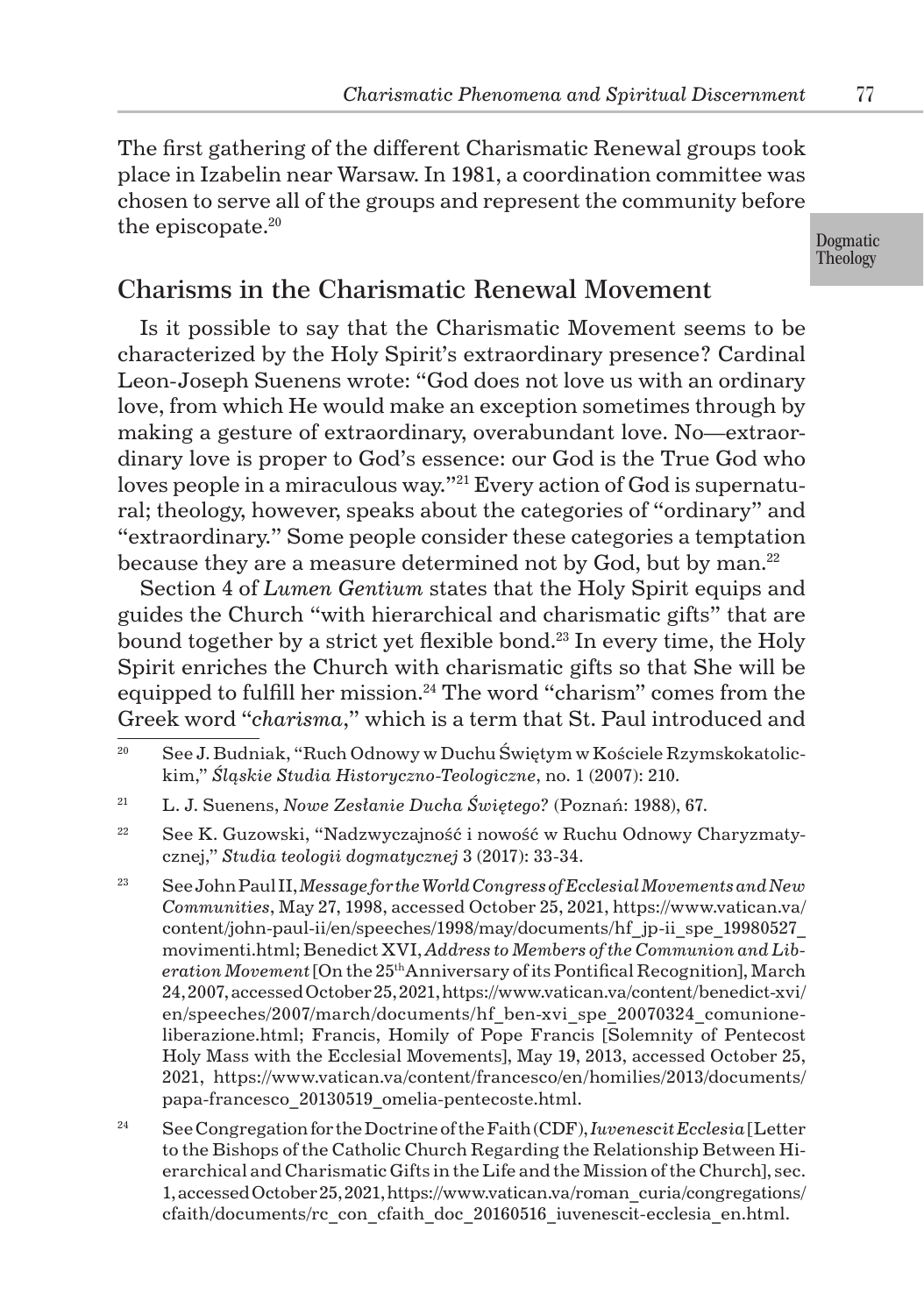that generally means "gratuitous gift." Colloquially, charisms are called "7G," meaning the seven gifts of the Holy Spirit given freely for the good of others.<sup>25</sup> A particular feature of charismatic gifts is that, unlike basic graces (sanctifying grace, love, hope, and faith), charisms are not given to everyone, but only to those who the Spirit chooses (see 1 Cor  $12:11$ <sup>26</sup> "so that sacramental grace may be fruitful in Christian life and in different ways and at every level."<sup>27</sup> These are special graces and "Whatever their character—sometimes it is extraordinary, such as the gift of miracles or of tongues—charisms are oriented toward sanctifying grace and are intended for the common good of the Church. They are at the service of charity which builds up the Church."<sup>28</sup>

The Charismatic Renewal Movement's particular charisms are: of the word, of works, and of knowing. The outpouring of these gifts is called "baptism in the Spirit." The Doctrinal Commission of the International Catholic Charismatic Renewal Services (ICCRS) defines this baptism as "a life-transforming experience of the love of God the Father poured out into a person's heart through the Holy Spirit through the submission of oneself to Jesus Christ's reign. It is manifested in the renewal of the power of the sacraments of Baptism and Confirmation, a deeper communion with God and one's fellow Christians, a rekindling of evangelical zeal, and being equipped with charisms for service and mission."29 It is not, therefore, a second baptism, but rather—as a symbolic act through the special action of the Holy Spirit—a confirmation of the gift of divine childhood.<sup>30</sup>

Theologians interpret baptism in the Spirit differently. Thus far, it has been characterized in four ways: two-stage, sacramental, integrated, and top-down.31 The "two-stage" approach is present in Pentecostal thought, which designates two stages to baptism. The first stage is conversion/regeneration either through the sacrament of baptism or

- <sup>29</sup> See Międzynarodowej Służby Katolickiej Odnowy Charyzmatycznej. Komisja Doktrynalna, *Chrzest w Duchu Świętym* (Kraków: 2014), 13.
- <sup>30</sup> See S. Płusa, "Pentakostalizm czy odnowa," 280.
- <sup>31</sup> See K. Guzowski, "Nadzwyczajność i nowość," 38; see also A. Scherk, *Potężny strumień łaski*, 226-238.

Dogmatic **Theology** 

<sup>25</sup> See Gosia Janicka, "7D, Czyli o Darach Ducha Świętego," *Moja Niniwa*, accessed June 6, 2021, http://mojaniniwa.blogspot.com/2017/06/7d-czyli-o-darach-ducha-swietego. html.

<sup>26</sup> See CDF, *Iuvenescit Ecclesia*, 4.

<sup>27</sup> Ibid, 15.

<sup>28</sup> *Catechism of the Catholic Church*, accessed October 25, 2021, https://www.vatican. va/archive/eng0015/\_index.htm.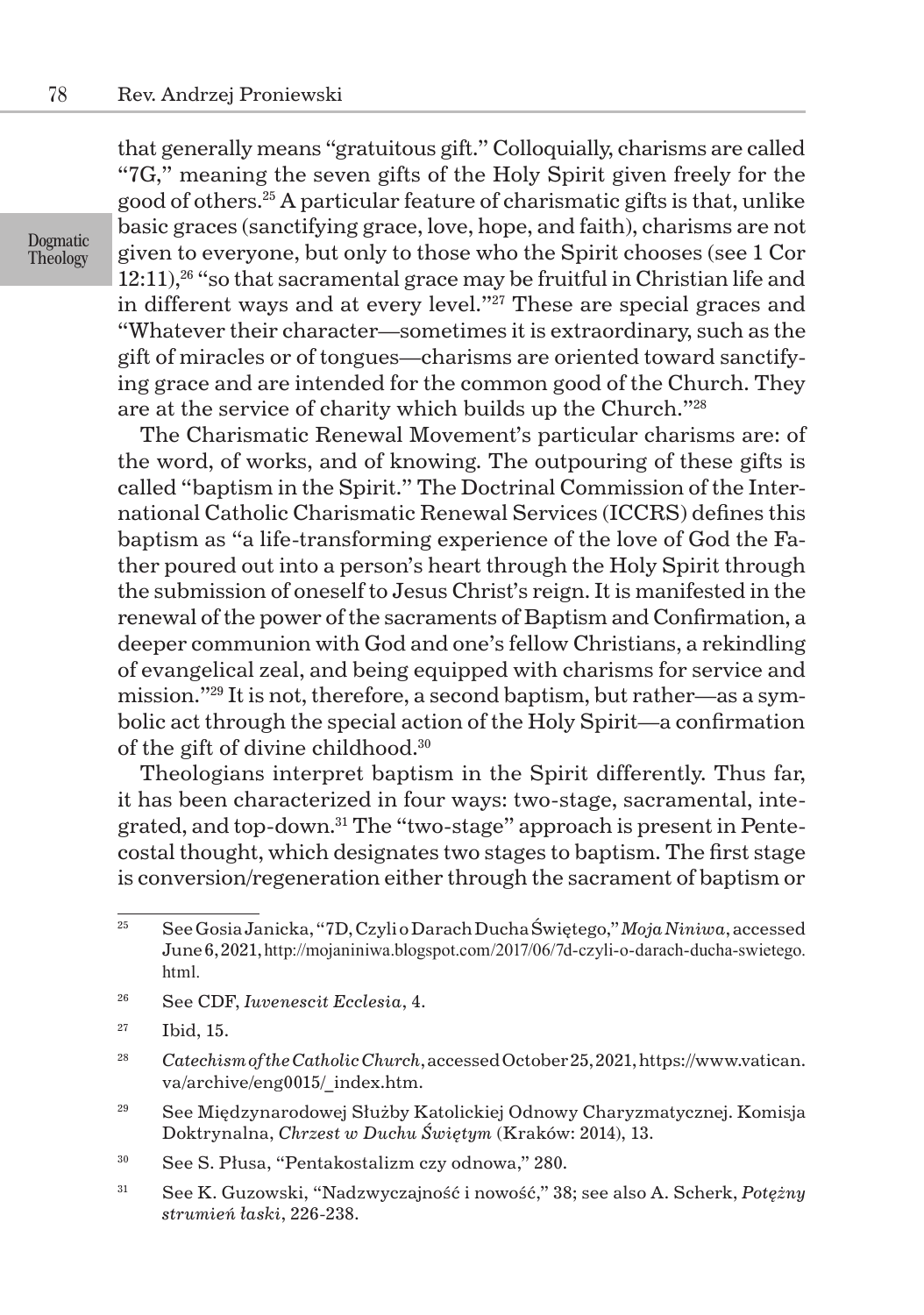through giving one's life to Jesus. The second stage is an experience of the Holy Spirit's presence, which is confirmed through the reception of the gift of tongues (however, not everyone agrees on this). $32$ 

grace or the graces that exist in believers due to having received the Theology The baptism in the Spirit is considered a release of "dormant" sacraments of Baptism and Confirmation. The theological meaning of baptism is distinct from the experiential meaning. Theologically, the Holy Spirit descends during the sacraments, while experientially He is present in the realization of His presence and power at work in those who believe.<sup>33</sup>

The integrative approach upholds that, in addition to the first coming of the Holy Spirit, there can be new "descents." In this case, baptism in the Spirit is theologically and experientially distinct from the sacraments of initiation. Here, baptism in the Spirit signifies a new coming of the Spirit, a richer experience of God, as well as a spiritual turning point. Several such spiritual breakthroughs can occur in a person's life; therefore baptism in the Spirit is repeatable; it is a renewal of one's friendship with God; and it is the portal through which the charisms are poured out.<sup>34</sup>

The fourth approach is "top-down" because it entails the top-down perspective of the economy of the Holy Spirit's personal action: "The Father reveals himself through the Son in the Holy Spirit."35 Charismatic activity, meaning the revelation of the power of Holy Spirit and the sanctifying action that is manifested in the fruits of a new divinized life, is part of this perspective. Divine Love is what interconnects these activities. Baptism in the Spirit as if "unlocks" the graces of the sacraments of Christian initiation through authentic faith in God's Presence. The sacraments graft man onto God, and baptism in the Holy Spirit invigorates and develops a person's life.

The United States Conference of Catholic Bishops (USCCB) has spoken about baptism in the Holy Spirit. In the USCCB's statement to the Catholic Charismatic Renewal Movement, it confirmed the good fruits of the grace of this baptism, which leads to the profession of Jesus as Lord and Savior, deepens people's relationship with the Persons of the Holy Trinity, and brings about an interior transformation that leads people to progress in every area of their Christian lives through an awareness of God's Presence. Baptism in the Holy Spirit "understood

Dogmatic

79

<sup>&</sup>lt;sup>32</sup> K. Guzowski, "Nadzwyczajność i nowość," 38.

<sup>33</sup> Ibid.

<sup>34</sup> Ibid, 39.

<sup>35</sup> Ibid, 40.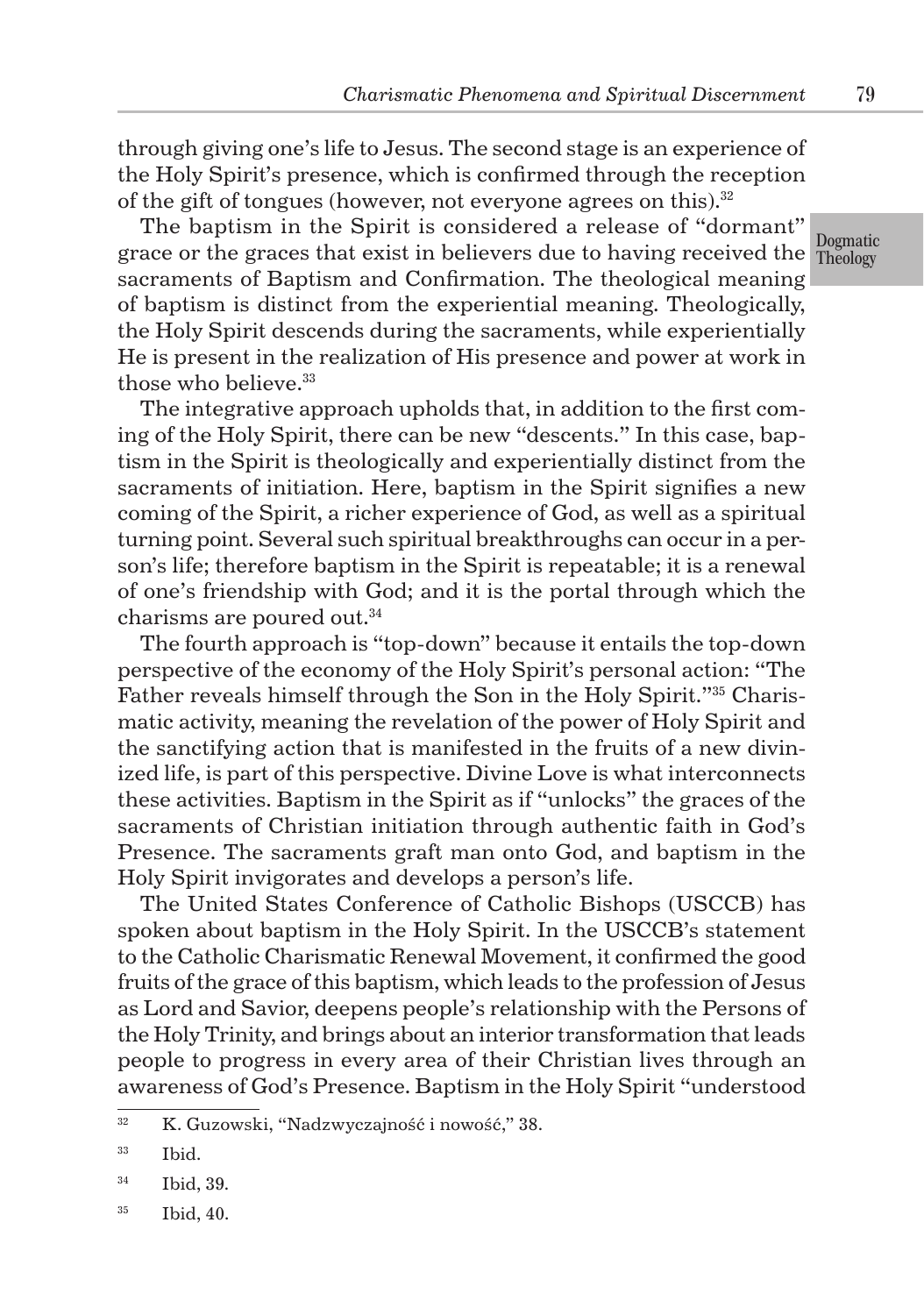as the reawakening in Christian experience of the presence and action of the Holy Spirit given in Christian initiation, and manifested in a broad range of charisms, including those closely associated with the Catholic Charismatic Renewal, is part of the normal Christian life."<sup>36</sup>

Dogmatic Theology

## The Charism of Tongues

Each charism has its own characteristics. The first charism of the word includes the gift of tongues, the gift of interpretation of tongues, and the gift of prophecy (see 1 Cor 14). The Lord Jesus foretold this gift when He said, "they will speak new languages" (see Mk 16:17). This gift is also called glossolalia, the purpose of which is to glorify God or serve as intercessory prayer.<sup>37</sup> It comes to aid in weakness, when we do not know how to pray as we ought (see Rom 8:26-27), which means it preempts our ineptitude. This prayer expresses the language of the heart because, whether consciously or unconsciously, it enables a person to express more easily whatever moves him in relation to God: praise, petition, lamentation, joy, or—most importantly—love.<sup>38</sup>

Usually speaking in tongues manifests as an ability to speak peacefully to God with the freedom to begin or cease at any moment (see 1) Cor 14:19, 27) while remaining oneself and being completely with God the entire time. Praying in tongues most often takes place on an individual basis, although it occurs sometimes during communal prayer as recitation or singing. Such prayer leads to silence, to the depths, where one can hear God's voice. During this prayer, a person becomes nothing other than a child before God because, by speaking without understanding what he is saying, man still expresses something. Praying in tongues is considered a meditative form of prayer.<sup>39</sup>

Studies on this charism indicate that the "tongues" (languages) can be either living or dead (e.g., ancient Hebrew or modern Italian).<sup>40</sup> Most

<sup>36</sup> See United States Conference of Catholic Bishops. *Grace for a New Springtime* [A Statement from the United States Catholic Conference of Bishops on the Charismatic Renewal], accessed September 15, 2021, https://www.nsc-chariscenter. org/about-ccr/grace-english/

<sup>37</sup> See A. Scherk, *Potężny strumień łaski*, 81.

<sup>38</sup> See Komisja Teologiczna Katolickiej Odnowy Charyzmatycznej w Niemczech (KTKOCN), "Duch daje życie," in *Wiosna Kościoła*, ed. J. Salamon (Cieszyn: 2019), 190.

<sup>39</sup> Ibid, 191.

<sup>40</sup> See S. Falvo, *Przebudzenie*, 79-80.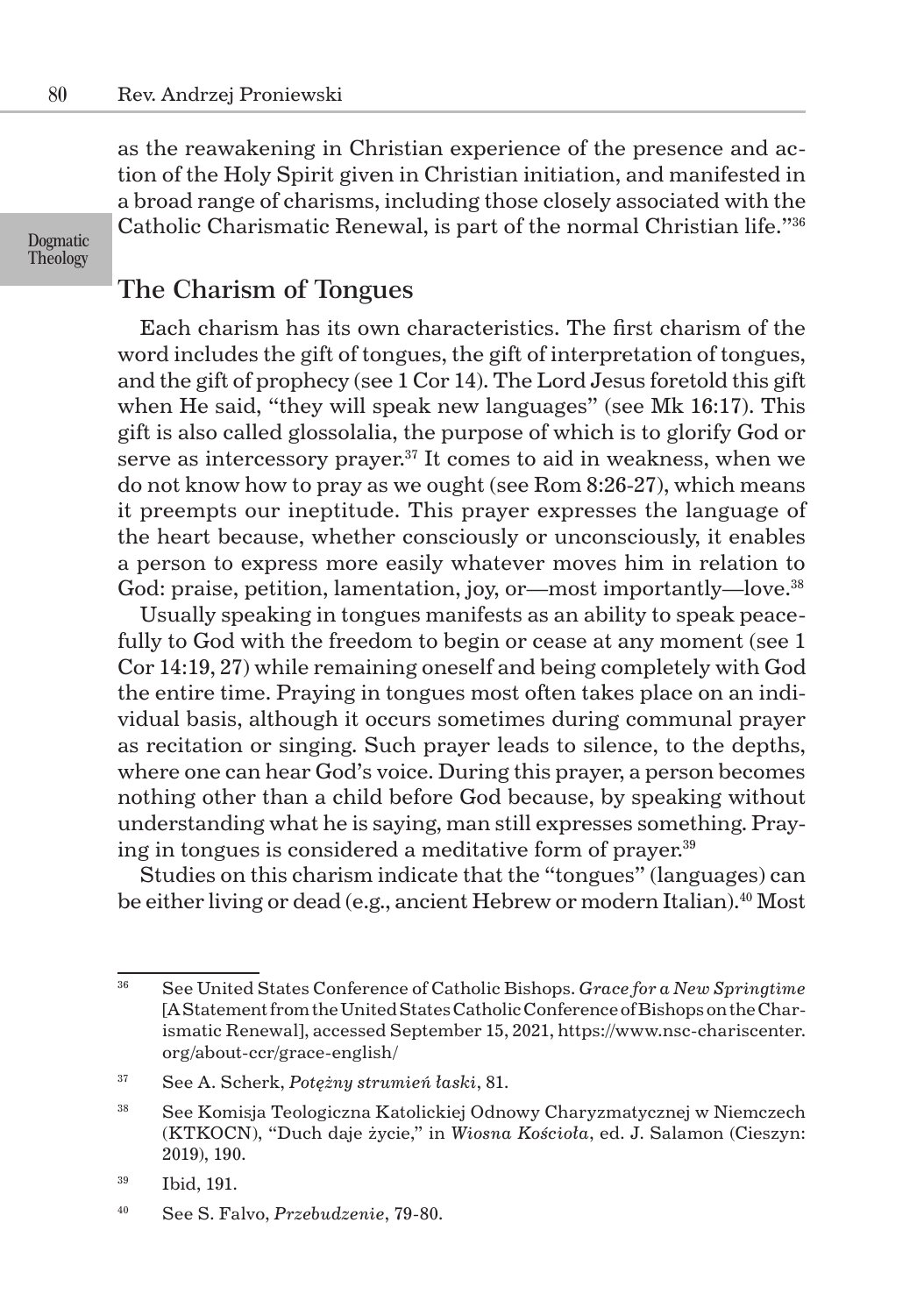have the gift to interpret what is being said and share the message Theology often, however, the "tongue" is an unknown language.<sup>41</sup> If someone is able to decipher the words of the foreign language, then this is known as the phenomenon called xenoglossia. In this instance, the speech in tongues may convey a message. $42$  An individual in the group may also with others (see  $1$  Cor  $12:27-28$ ).<sup>43</sup> The person interpreting does not relay a literary message, but rather the general meaning of what has been said.44 It seems like the gift of tongues has gradually waned within the Church. There are, however, indications that different Catholic saints and mystics were given this gift and that it is expressed even in the liturgy.<sup>45</sup>

The Episcopal Conference of Antilles states that the gift of tongues can be an authentic and true gift of prayer and that individuals should be open to it, but it should not be presented as a sign that is necessary to indicate that the Holy Spirit has "broken through" or "been released," lest the importance of this gift be overestimated.<sup>46</sup>

#### The Charism of Prophecy

In 1 Corinthians 14, St. Paul argues that the gift of prophecy is incomparable to the gift of tongues because prophecy builds up the community more. Since it is the inspired message that brings with it the transformative and creative power of the Kingdom of God and since it is communicated through the Gospel message, through the word of knowledge, through the word of wisdom, or through the teaching and preaching inspired by the Holy Spirit, prophecy is present in the Old Testament, in Jesus' life, and in the life of the early and later Church up to this very day.<sup> $47$ </sup> Prophecy is a special message that Jesus sends through the gifts of the Holy Spirit. It can occur during communal prayer when someone feels the need to spontaneously say something as words readily come one after another.<sup>48</sup> Prophecy

Dogmatic

<sup>41</sup> See A. Scherk, *Potężny strumień łaski*, 84.

<sup>42</sup> See D. Bergeron, *Charyzmaty* (Kraków: 2015), 17-18.

<sup>43</sup> Ibid, 19.

<sup>44</sup> See S. Falvo, *Przebudzenie*, 88.

<sup>45</sup> See A. Scherk, *Potężny strumień łaski*, 85.

<sup>46</sup> See Komisja Episkopatu Antyli, "Oświadczenie na temat Katolickiej Odnowy Charyzmatycznej," in *Wiosna Kościoła*, ed J. Salamon (Cieszyn: 2019), 96.

<sup>47</sup> See D. Stayne, *Odnów swoje cuda* (Łódź: 2017), 66-84.

<sup>48</sup> See S. Falvo, *Przebudzenie*, 91.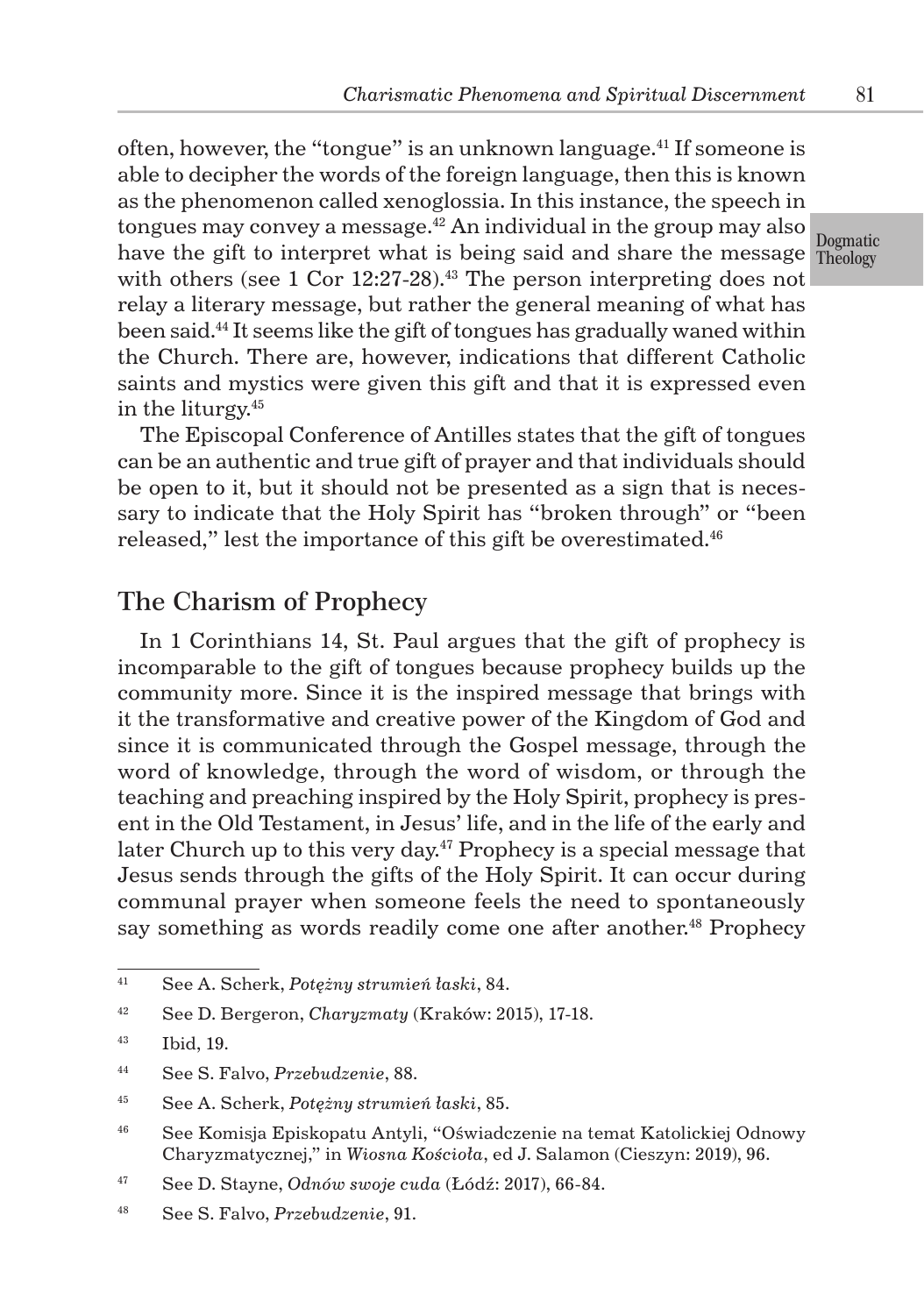has three elements.<sup>49</sup> First, it conveys information given by God. This information comes (is given) as an interior voice, image, vision, or outward gesture.<sup>50</sup> Second, prophecy necessitates interpretation of the information. And third, what God says must be put into practice.

Dogmatic Theology

A prophet must seek to be open unconditionally and completely to God. Such an individual also develops a spiritual sense, which is an ability to see from God's perspective. Such a prophet must verify the quality of the spiritual information received and seek the proper circumstances in which to share the information. Despite human involvement, prophecy always remains a freely given gift from God. The content of a prophecy can be an admonition, a promise, a consolation, or a discovery of what lies within the human heart (see 1 Cor 14:3, 25). Sometimes prophecy clarifies how God is leading a person in the present, and sometimes it pertains to the future.<sup>51</sup> The purpose of prophecy is to edify and comfort (see 1 Cor 14:3), pass judgment (see 1 Cor 14:24), instruct (see 1 Cor 14:31), guide (see Acts 13:2), or foretell the future (see Acts  $27:10$ ).<sup>52</sup>

The Antilles Episcopal Conference stated that the gift of prophecy s still present in the modern Church, but it also warned against false prophets. It lists accordance with Holy Scripture and the Magisterium as the criteria for discerning prophecy, since the Church has the authority to pronounce the authenticity of a given prophecy.<sup>53</sup>

#### The Charism of Works

The charism of works includes intercessory prayer as well as prayers of healing and liberation. This prayer arises from the conviction and trust that the Holy Spirit has the power to heal physical illnesses and spiritual wounds. The one who prays hands over all illnesses to the Spirit and leaves them in His hands so that the Spirit can determine whom and to what extent He wills to heal. In a particular sense, this gift manifests when Jesus gives it to a specific person. This charism, however, always remains a gift from God and cannot be ascribed to the skill of the individual to whom the gift is given. A physician should

<sup>49</sup> See D. Stayne, *Odnów swoje cuda*, 97.

<sup>50</sup> See D. Bergeron, *Charyzmaty*, 49-52.

<sup>51</sup> See KTKOCN, "Duch daje życie," 191-192.

<sup>52</sup> See D. Stayne, *Odnów swoje cuda*, 87.

<sup>53</sup> See Komisja Episkopatu Antyli, "Oświadczenie *...*," 96.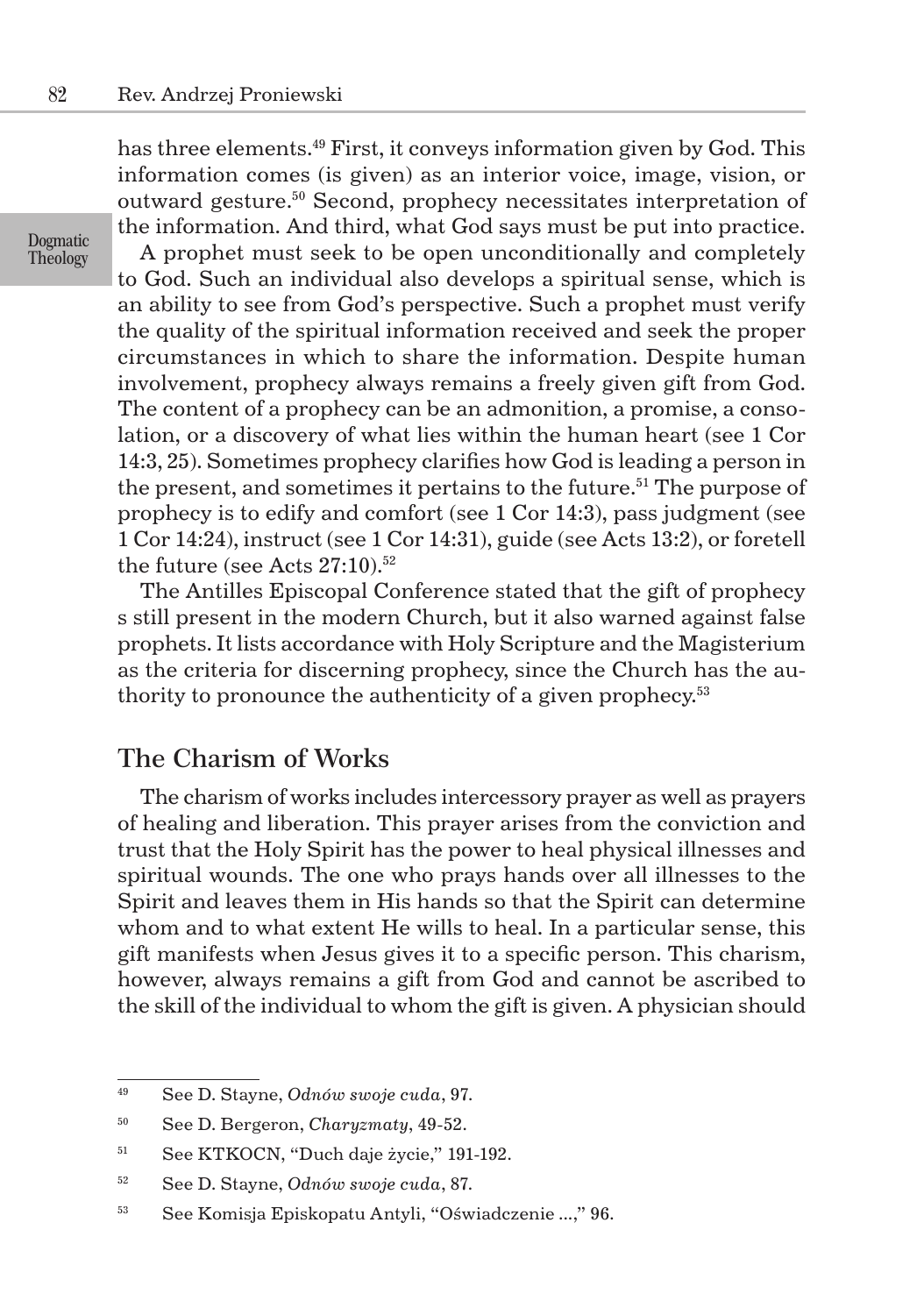on some people and in an exceptional manner in order to demonstrate Theology verify the healing, particularly in cases of serious illness.<sup>54</sup> During prayer meetings, the charism of healing should not be ascribed to a specific group of people (e.g., the leaders of the group). It is important, however, to remember that the Holy Spirit bestows His gifts specifically the power of the grace of the Risen Christ. It is also important to recall, however, that even the most ardent prayer cannot bring about the healing of every person from every disease or illness.<sup>55</sup>

The phenomenon of "resting in the Holy Spirit" can take place during intercessory prayer. This rest is a person's psychosomatic reaction to the action of the Holy Spirit.<sup>56</sup> It is necessary to distinguish the gift of grace itself from the way in which it sometimes manifests. Authentic rest in the Holy Spirit can be compared to a "spiritual surgical operation" by which the Holy Spirit brings about a restful "cessation." During this rest, God—with the person's consent—places him into a state of submission in which a person relaxes so deeply that he collapses. Those who have experienced this phenomenon have testified that they do not feel any pain. Healing takes place during this "visitation" of grace. Most people experience the gift of peace and freedom, even though they cannot move. It is very difficult to verify rest in the Holy Spirit. The criteria by which to determine whether such rest is authentic are the fruits, particularly the development of one's spiritual life and growth in charity.<sup>57</sup>

In Catholic Charismatic Renewal Movement communities, "deliverance prayers" also take place. This prayer is a petition to God to provide His most effective help in healing deep-seated addictions as well as deliverance from demons that literally attack people. This prayer requires an individual to submit himself to the prudent and discrete care of a priest. It is important to avoid any abuses in this regard because exorcisms can be performed only with the consent of the local bishop.<sup>58</sup> The laity should not address the demons directly or

- <sup>57</sup> See Sekretariat Generalny Konferencji Biskupów Francji, "Elementy rozeznawania dla Odnowy Charyzmatycznej," in *Wiosna Kościoła*, ed. J. Salamon (Cieszyn: 2019), 136-139.
- <sup>58</sup> KTKOCN, "Duch daje życie," 196-197. See Can. 1172, Code of Canon Law, https:// www.vatican.va/archive/cod-iuris-canonici/cic\_index\_en.html.

Dogmatic

<sup>54</sup> See KTKOCN, "Duch daje życie," 194-195.

<sup>55</sup> See CDF, *Instruction on Prayers for Healing*, sec. 5, accessed October 25, 2021, https://www.nsc-chariscenter.org/about-ccr/grace-english/.

<sup>56</sup> See Konferencja Biskupów Francji, "Nowe ruchy charyzmatyczne. Podejścia, rozeznanie, perspektywy," in *Wiosna Kościoła*, ed. J Salamon (Cieszyn: 2019), 122-123.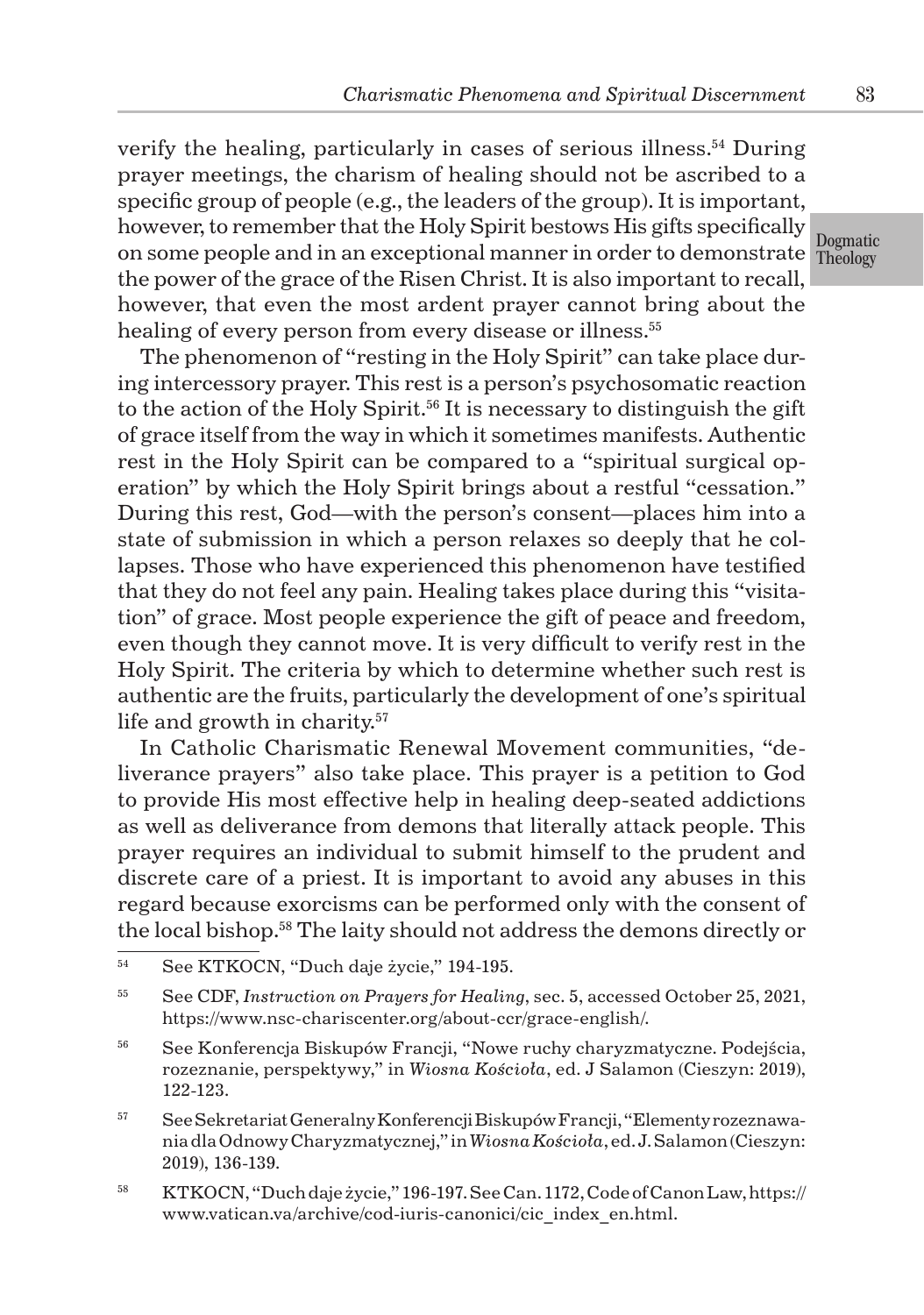Dogmatic Theology

ask them to identify themselves and state how many are present. It is also forbidden to use the minor exorcism prayers of Pope Leo XIII.<sup>59</sup>

### The Charism of Spiritual Discernment

Discerning the authenticity of spiritual experiences that take place in the Catholic Charismatic Renewal Movement is necessary in order to separate the wheat from the chaff; to draw attention away from experiences of God and place it on God Himself; and to ensure that the community does not become a "church within the Church," which would lead to many divisions and conflicts. The Charismatic Renewal Movement itself requires pastoral care and formation.<sup>60</sup> It is the role of theologians to discern the criteria that are helpful in these proceedings.

From the beginning, it is necessary to distinguish between spiritual and psychophysical phenomena (e.g., resting in the Holy Spirit vs. shock).<sup>61</sup> Other criteria are: freedom—God never acts against a person's free will—<sup>62</sup> and the fruits, meaning how the daily life of a converted and faithful Christian has changed.<sup>63</sup>

The Episcopal Conference of Germany has listed the following signs that, according to the truths of the faith, would be to some degree indicative of an authentic experience of the Holy Spirit:

- a love and attachment to the person of Jesus;
- a deeper relationship with God as Father (proper image of God);
- a devotion to the Trinity;
- a healthy fear of God;
- a discovery of the truth about sin and the practice of sincere contrition;
- a recollection of God's care for man;
- a deeper meditation on the Word of God;
- an intensified sacramental life;
- a discovery of one's self as a part of the community of the Church;

<sup>59</sup> See *Acta Apostolicae Sedis,* December 12,1985.

<sup>&</sup>lt;sup>60</sup> See the text from Malines written by Cardinal Leon-Joseph Suenens.

<sup>61</sup> See Sekretariat Generalny Konferencji Biskupów Francji, "Elementy rozeznawania," 134.

<sup>62</sup> See P. Samiczak, "Rozeznawanie i prawidłowe korzystanie z darów Ducha Świętego przez wspólnoty charyzmatyczne według wybranych dokumentów Kościoła rzymskokatolickiego," *Studia Oecumenica* 20 (2020): 166.

<sup>63</sup> See Sekretariat Generalny Konferencji Biskupów Francji, "Elementy rozeznawania," 137-139.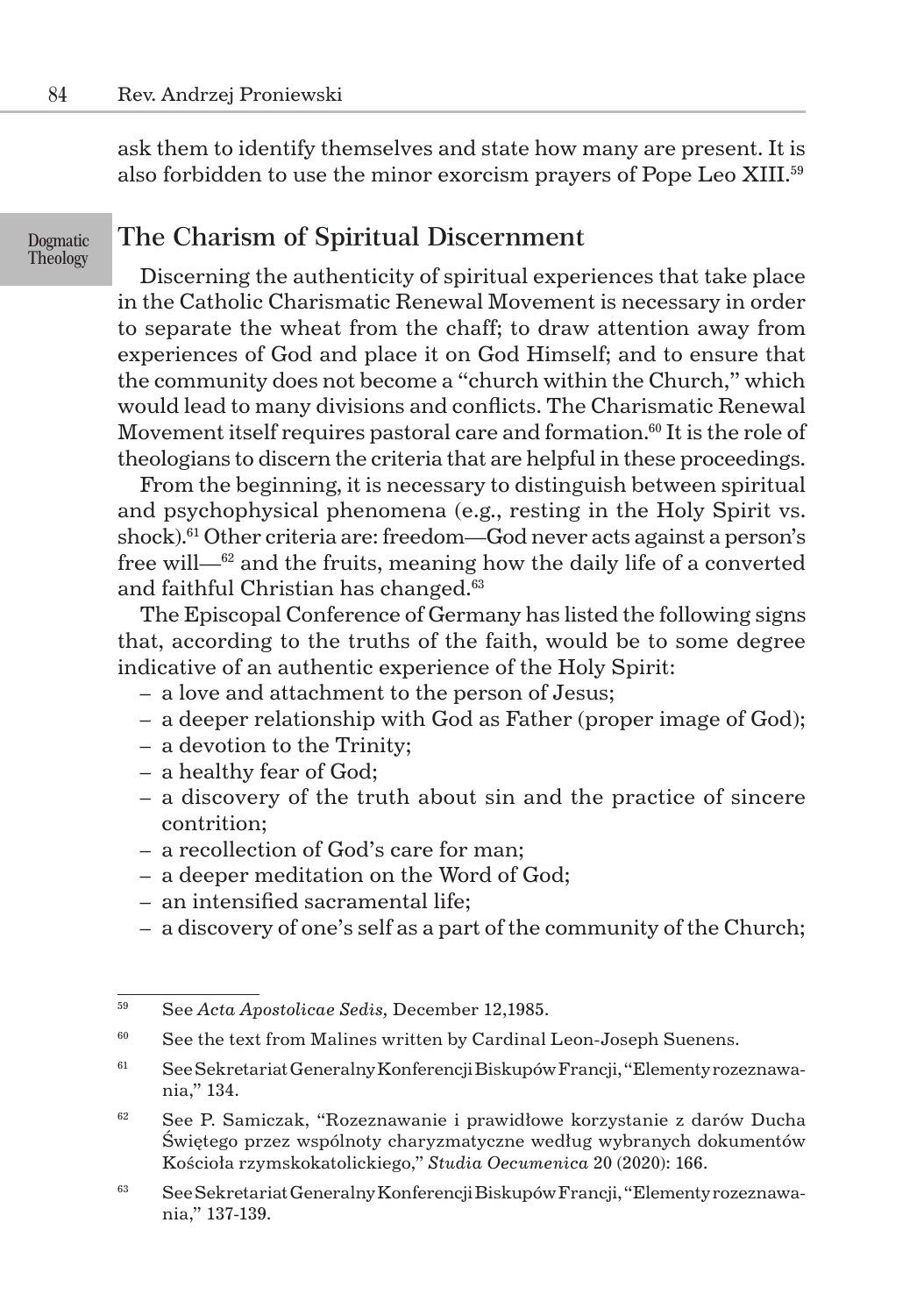- adherence to the teachings of the Magisterium of the Church and acceptance of the Church's hierarchy;
- a balanced spirit of criticism regarding matters pertaining the to the community of the Church;
- Dogmatic – enabling research on the revelation of achievements in the  $T_{\text{heology}}$ humanities.<sup>64</sup>

When analyzing whether a person has received certain charisms and whether they have had an effect on the person's daily life, the Holy Spirit's action in the life of the person can be identified in the following:

- faith, hope, and charity;
- an openness to God's gifts, through which man realizes his dependence on God;
- clarity of knowledge and judgment;
- prudence, moderation, and wisdom;
- self-acceptance;
- obedience to God;
- conversion and contrition (penance) as well as practicing doing good (asceticism);
- a readiness to learn and to be corrected by others;
- the humility necessary to bear with one's own and others' weaknesses;
- the spiritual strength necessary to respond to God's call;
- the decisiveness necessary to respond to recognized truth;
- fidelity to one's daily duties;
- an ability to serve, to step away from service, and to submit to it;
- a readiness to carry one's cross;<sup>65</sup>
- the fruits of the Holy Spirit (Gal 5:22-23).

## The Catholic Charismatic Renewal Movement— An Opportunity or a Danger?

Papal statements and Church documents endorse the gift of the Catholic Charismatic Renewal Movement. The most important benefits of participating in charismatic communities are: commitment to prayer, striving to live a holy life full of charity and permeated by the Word of God, and good works manifested in an ability to share one's

<sup>64</sup> P. Samiczak, "Rozeznawanie," 168.

<sup>65</sup> KTKOCN, "Duch daje życie," 176-177.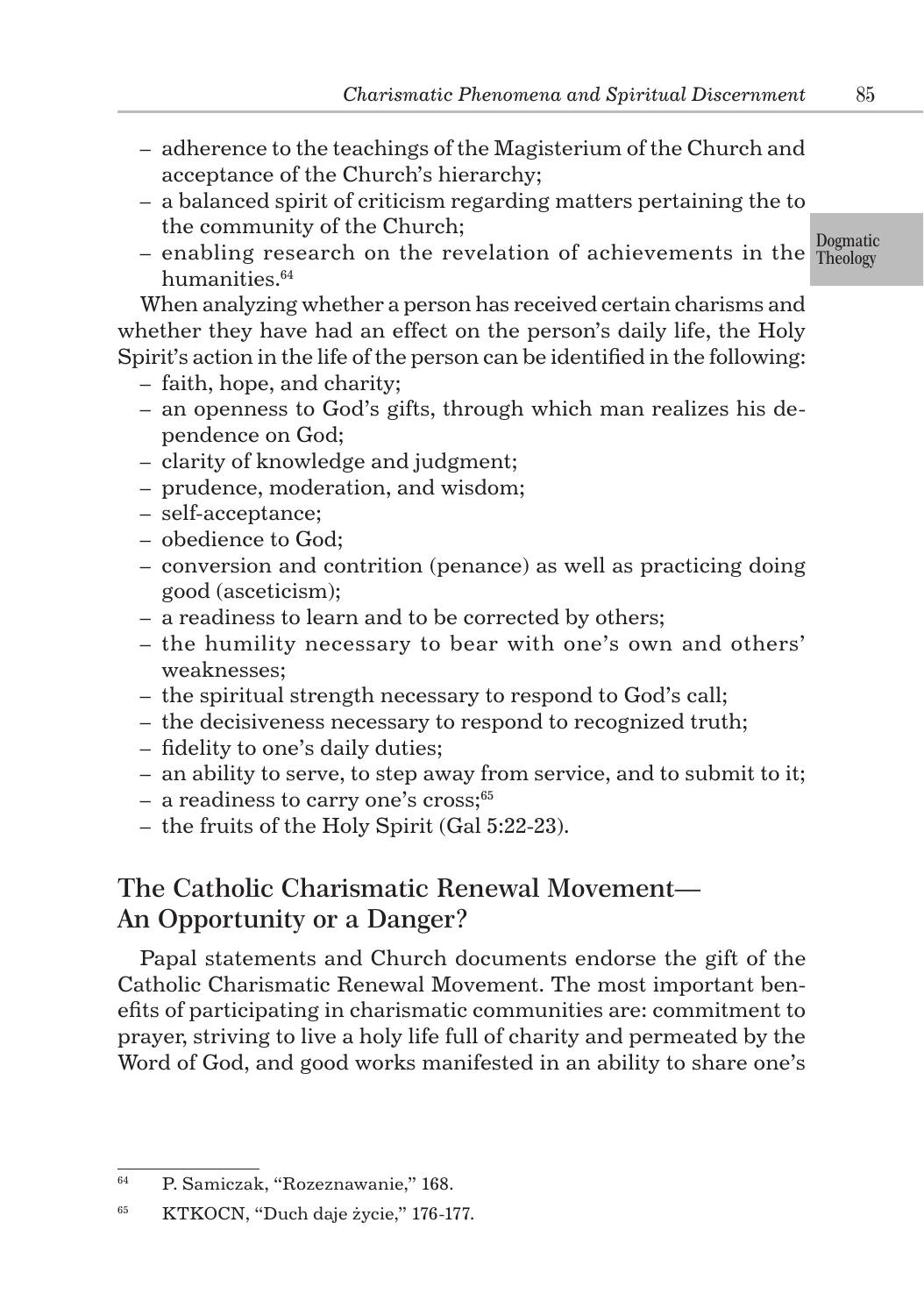spiritual and material goods.<sup>66</sup> The Charismatic Renewal Movement has contributed greatly to the work of the New Evangelization.<sup>67</sup>

Dogmatic Theology

Those who view the movement with a critical eye are justified in their concern about the following dangers: its overemphasis on feelings, false directness (thinking that God's action is determined to take on a specific form according to the recipient's nature, or thinking that every negative occurrence has a demonic origin), biblical fundamentalism (literal understanding of the Bible), religious complacency (arrogance in believing that the movement is exceptional and stands out from other communities), and escape from reality (e.g. retreat into prayer at the neglect of one's duties).<sup>68</sup>

The aforementioned issues, among others, are the reason why theologians have different opinions about the movement. Members of the Catholic Charismatic Renewal Movement have been accused, on the one hand, of wanting to create a universal religion for the whole world; of believing that all charisms come from Pentecostalism; and of thinking that they are part of the Pentecostal Movement, which wants to change the Church's Catholic doctrine and practice. These arguments, however, do not seem to be fully substantiated.<sup>69</sup> On the other hand, this movement is an "awakening"—a sign of the springtime for the Church.

It is important for theologians and Church leaders to maintain the proper balance between ensuring that movements do not persist in a strange and dangerous exhilaration and considering how they contribute to maintaining the Tradition and wisdom of the Catholic Church by remaining aware that God in His Providence uses new methods to bring about the Kingdom of God in the world, which is the Catholic Church's mission.<sup>70</sup>

#### Bibliography

- 1. Bachanek, G. "Ruchy kościelne w perspektywie teologicznej Josepha Ratzingera." *Warszawskie Studia Teologiczne* 1 (2010): 281-292.
- 2. Budniak, J. "Ruch Odnowy w Duchu Świętym w Kościele Rzymskokatolickim." *Śląskie Studia Historyczno-Teologiczne* 1 (2007): 207-213.

<sup>66</sup> See A. Scherk, *Potężny strumień łaski*, 142-204; A. Siemieniewski, *Na fundamencie apostołów i proroków*, ed. M. Kiwka (Wrocław: 2018), 83-106; B. Dembowski, "Stolica Apostolska," 10-25.

<sup>67</sup> See M. Kita, "Laboratoria nowej ewangelizacji," *Znak* 9 (2001): 40-46.

<sup>68</sup> See KTKOCN, "Duch daje życie," 206-209.

<sup>69</sup> See S. Płusa, "Pentakostalizm czy odnowa," 289-294.

<sup>70</sup> See E. Garin, "Odnowa charyzmatyczna," 291-293.